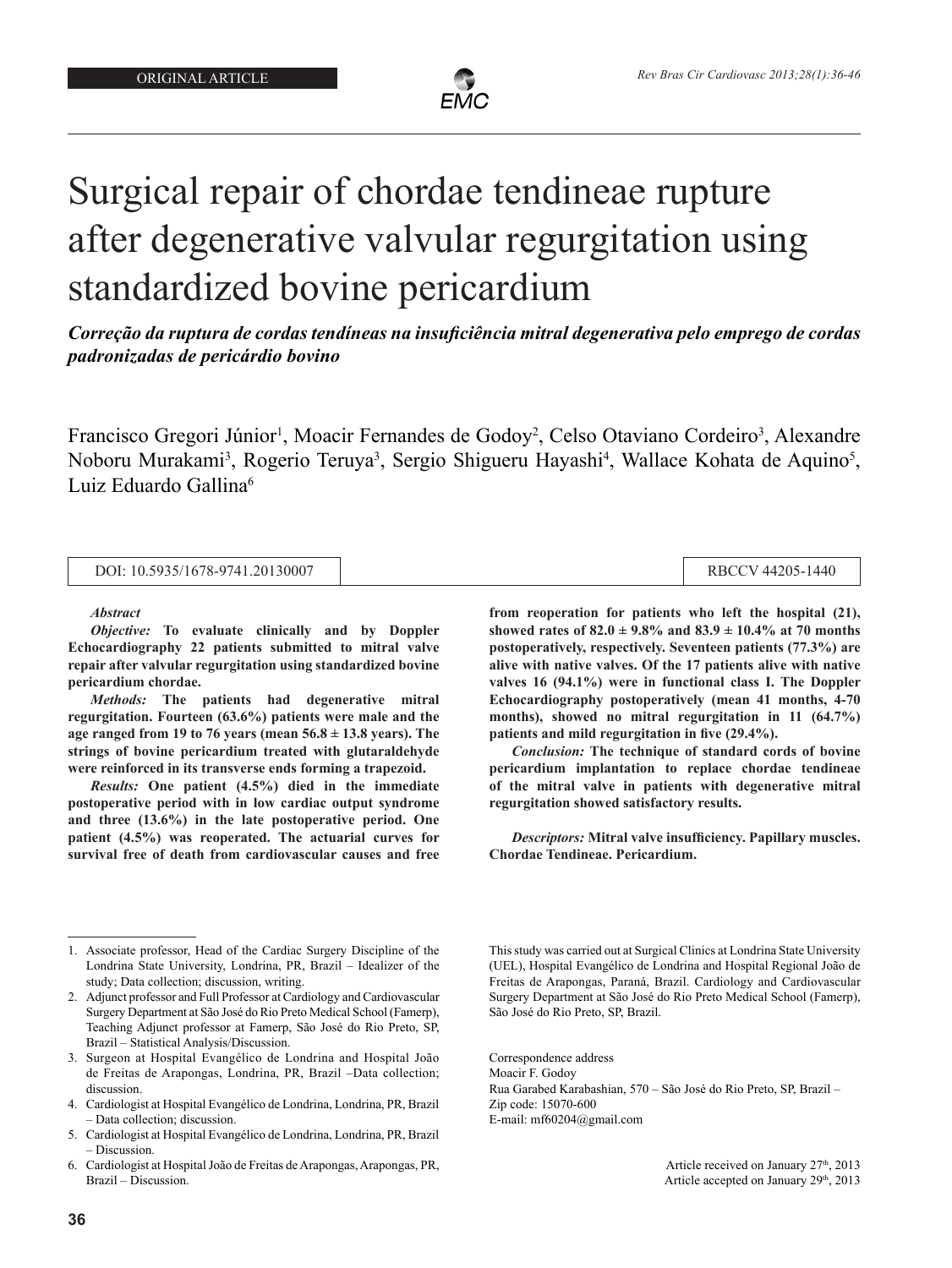| Abbreviations, acronyms & symbols |                                         |  |  |  |
|-----------------------------------|-----------------------------------------|--|--|--|
| LA.                               | Left atrium diameter                    |  |  |  |
| <b>MVA</b>                        | Mitral valve area                       |  |  |  |
| FE                                | Ejection fraction                       |  |  |  |
| <b>MMTG</b>                       | Mean Mitral Trasvalvar Gradient         |  |  |  |
| <b>NYHA</b>                       | New York Heart Association              |  |  |  |
| PD,VE                             | Left ventricular end-diastolic pressure |  |  |  |
| <b>PTFE</b>                       | Polytetrafluoroethylene                 |  |  |  |
| <b>VDFVE</b>                      | Left ventricular end-diastolic pressure |  |  |  |

#### *Resumo*

*Objetivo:* **Avaliar, clinicamente e pelo ecodopplercardiograma, o funcionamento da valva mitral em 22 pacientes submetidos à correção do refluxo valvar com substituição das cordas tendíneas nativas por cordas padronizadas de pericárdio bovino.**

*Métodos:* **Os pacientes apresentavam insuficiência mitral degenerativa. Quatorze (63,6%) pacientes eram do gênero masculino e a idade variou de 19 a 76 anos (média 56,8±13,8 anos). As cordas de pericárdio bovino foram tratadas com**  **glutaraldeído, com reforço de suas extremidades transversais formando um trapézio.** 

*Resultados:* **Um (4,5%) paciente faleceu no pós-operatório imediato em síndrome de baixo débito cardíaco e três (13,6%) no pós-operatório tardio. Uma (4,5%) paciente foi reoperada. As curvas atuariais de sobrevivência livre de óbitos por causa cardiovascular e livres de reoperações para os pacientes que deixaram o hospital (21) demonstraram taxas de 82,0±9,8% e 83,9±10,4%, aos 70 meses de pós-operatório, respectivamente. Dezessete (77,3%) pacientes estão vivos com a própria valva. Dos 17 pacientes vivos com a própria valva 16 (94,1%) estão em classe funcional I. O ecodoppler pós-operatório (média de 41 meses; 4 a 70 meses) demonstrou ausência de regurgitação mitral em 11 (64,7%) pacientes e regurgitação discreta em cinco (29,4%).**

*Conclusão:* **A técnica de implante de cordas padronizadas de pericárdio bovino para substituição de cordas tendíneas da valva mitral em pacientes com insuficiência mitral degenerativa demonstrou resultados bastante satisfatórios.**

*Descritores:* **Insuficiência da valva mitral. Músculos papilares. Cordas tendinosas. Pericárdio.**

#### INTRODUCTION

If not the most frequent, surely one of the most important causes of mitral regurgitation has been ruptured chordae, present in all etiologies, especially in degenerative. The chordae rupture, leading to prolapse of the corresponding leaflet, were surgically treated at the beginning of surgery with cardiopulmonary bypass by McGoon [1], by plication of the prolapsed portion of the leaflet.

Initial results were good, but in the long-term led to the decreased mobility of the leaflet, especially the anterior. Merendino et al. [2] proposed the resection of the posterior leaflet of the mitral valve, thus eliminating the prolapse and suturing edge to edge this leflet, preceded by plication of the mitral ring. This technique has been used to the present day, with excellent results; limited, however, to rupture of the posterior leaflet [3]. Poor results with resection of the anterior leaflet of the mitral valve led Carpentier et al. [4] to introduce the technique of transferring strings of the posterior leaflet to the anterior leaflet of the mitral valve in cases of ruptured chordae.

The creation of new chordae from tissue flap of the anterior leaflet was proposed by Gregori et al. [5], for correction of prolapse in cases of rupture of the anterior leaflet chordae. However, this technique has been reserved for those cases where there is exuberant tissue, which is common in the degenerative disease. Since January 1991, we employed a technique for correction of prolapse of the anterior leaflet of the mitral valve secondary to ruptured chordae, with good results. It consists in providing chordae from the partial transfer of the tricuspid valve to the mitral valve [6]. The valve prolapse has been treated by other techniques that try to avoid any kind of restriction on the mobility of the anterior leaflet of the mitral valve, such as the making of bovine pericardium [7] or polytetrafluoroethylene (PTFE) [8] artificial chordae.

Since 2006, we have used a prosthesis for replacement of ruptured tendineae chordae [9,10]. It deals with bovine pericardium premolded chordae preserved in glutaraldehyde. The technique is similar to the partial transfer of the tricuspid valve to the mitral valve for the supply of new chordae [6].

The aim of this study is to present the postoperative outcome of a consecutive series of patients with degenerative mitral regurgitation secondary to ruptured chordae, who had undergone reconstructive surgery with implantation of bovine pericardium premolded chordae treated in glutaraldehyde and anti-calcifying agents.

# METHODS

We prospectively studied 22 patients undergoing mitral valve failure repair surgery of degenerative cause, from May 1996 to May 2012. These patients had mitral valve prolapse by chordal rupture leading to regurgitation. The patients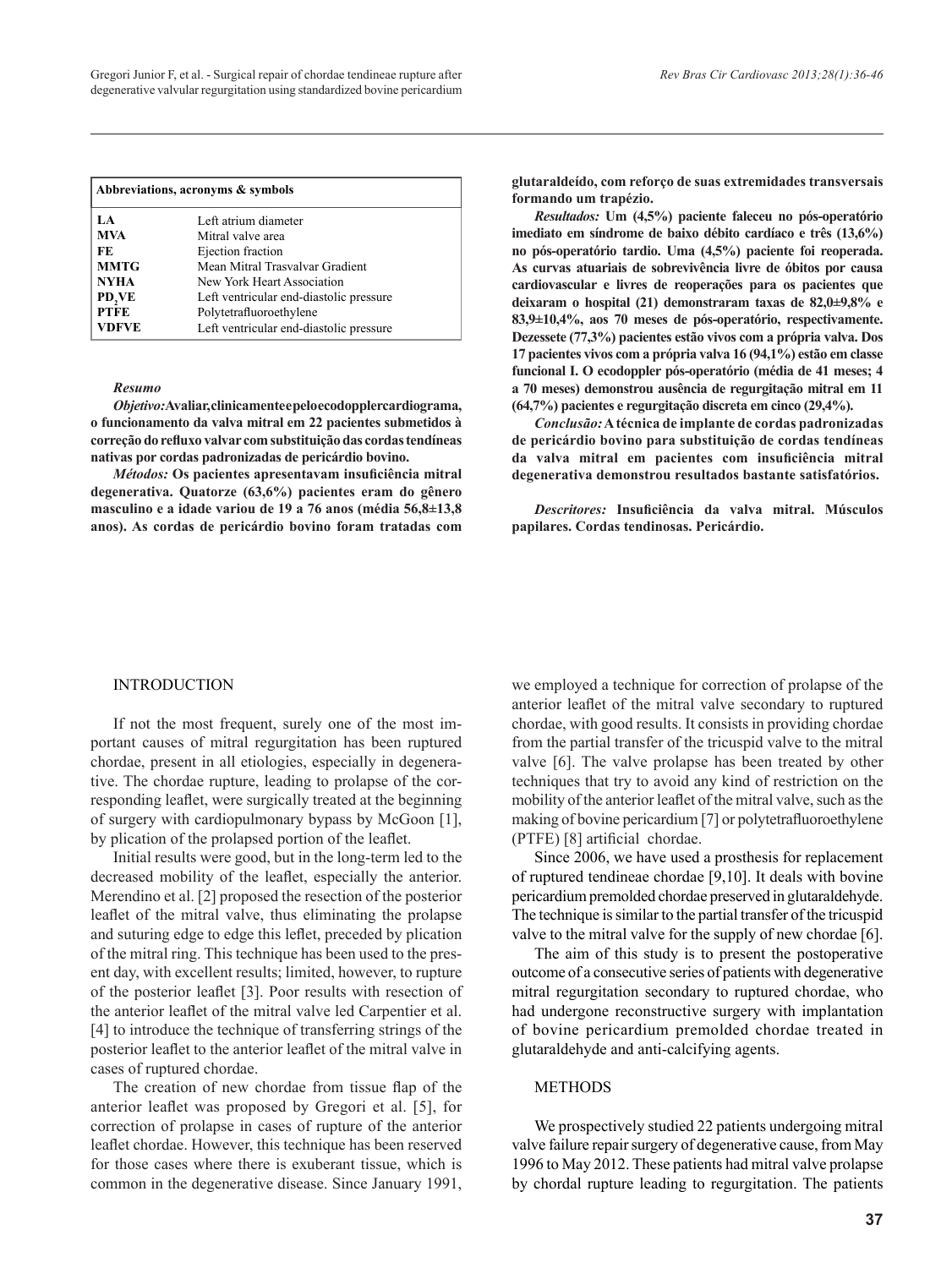underwent consecutively surgery by the same surgeon, at Hospital Evangélico de Londrina (Londrina, PR, Brazil) and Hospital João de Freitas de Arapongas (Arapongas, PR, Brazil), by the technique of replacing the ruptured chordae tendineae by implantation of bovine pericardium premolded chordae treated in glutaraldehyde and anti-calcifying agents (Braile Biomédica, São José do Rio Preto, SP, Brazil).

The clinical preoperative data of patients are shown in Table 1. Fourteen (63.6%) patients were male and eight (36.4%) were female. The age of patients ranged from 19 to 76 years, mean  $56.8 \pm 13.8$  years.

All patients had mitral regurgitation of degenerative etiology, and fibroelastic degeneration in 16 (72.7%) patients and Barlow syndrome in six (27.3%). Fifteen (68.2%) patients were in functional class III and seven (31.8%) in class IV according the New York Heart Association (NYHA).

Auscultation of the mitral regurgitation has shown murmur in all patients, being severe in 13 (59.1%) and very severe in nine (40.9%). Atrial fibrillation was present in four (18.2%) patients. The clinical diagnosis was confirmed by echocardiography and hemodynamic Doppler then when surgery was indicated. Five (22.7%) patients had tricuspid regurgitation, one (4.5%), atrial septal defect and one (4.5%), chronic coronary failure.

The preoperative hemodynamic data are shown in Table 2.

On hemodynamic examination, performed in 21 patients, mitral regurgitation was moderate in five (23.8%) and severe in 16 (76.2%) patients. As the left ventricle contractility observed by ventriculography we found: normal in eight (38.1%) patients, mild hypokinesia of the left ventricle in five (23.8%), moderate in six (28.6%) and severe hypokinesia in two (9.5%). The average left ventricular end-diastolic pressure  $(DP<sub>2</sub>LV)$  was 19.8 mmHg (range 12-31 mmHg).

#### Table 1. Preoperative clinical data.

| $\mathrm{N}^\mathrm{o}.$ | Patients      | Gender      | Age (years)     | Diag | Assoc Diag        | Etiol         | ${\rm FC}$ | <b>SMM</b> |
|--------------------------|---------------|-------------|-----------------|------|-------------------|---------------|------------|------------|
| 1                        | VG            | M           | 61              | IM   | TI                | ${\rm FD}$    | IV         | $+++++$    |
| 2                        | <b>CLSF</b>   | F           | 51              | IM   |                   | FD            | Ш          | $^{+++}$   |
| 3                        | JR            | M           | 59              | IM   |                   | <b>FD</b>     | Ш          | $^{+++}$   |
| 4                        | AM            | М           | 58              | IM   | IC                | <b>FD</b>     | Ш          | $^{+++}$   |
| 5                        | AMB           | M           | 53              | IM   |                   | <b>FD</b>     | Ш          | $^{+++}$   |
| 6                        | <b>SFN</b>    | F           | 23              | IM   | TI                | <b>FD</b>     | Ш          | $^{+++}$   |
| 7                        | ${\sf ATF}$   | ${\bf F}$   | 68              | IM   | CoF               | ${\rm FD}$    | III        | $^{+++}$   |
| 8                        | <b>GMG</b>    | F           | 69              | IM   | $\mathop{\rm TI}$ | FD            | Ш          | $^{+++}$   |
| 9                        | JAO           | M           | 61              | IM   |                   | FD            | IV         | $+++++$    |
| 10                       | <b>PSM</b>    | M           | 19              | IM   |                   | FD            | IV         | $+++++$    |
| 11                       | AC            | M           | 72              | IM   |                   | ${\rm FD}$    | Ш          | $^{+++}$   |
| 12                       | ${\rm SM}$    | M           | 76              | IM   |                   | <b>BARLOW</b> | IV         | $+++++$    |
| 13                       | <b>NAN</b>    | $\mathbf F$ | 45              | IM   |                   | ${\rm FD}$    | Ш          | $^{+++}$   |
| 14                       | GAL           | M           | 55              | IM   |                   | <b>FD</b>     | Ш          | $^{+++}$   |
| 15                       | $\rm JC$      | $\mathbf M$ | 66              | IM   |                   | <b>BARLOW</b> | IV         | $+++++$    |
| 16                       | <b>MAT</b>    | ${\bf F}$   | 53              | IM   |                   | ${\rm FD}$    | Ш          | $^{+++}$   |
| 17                       | <b>MLPS</b>   | F           | 62              | IM   |                   | <b>FD</b>     | Ш          | $^{+++}$   |
| 18                       | AR            | M           | 53              | IM   |                   | <b>BARLOW</b> | IV         | $++++$     |
| 19                       | $_{\rm HJA}$  | $\mathbf M$ | 55              | IM   |                   | ${\rm FD}$    | IV         | $^{+++}$   |
| 20                       | JAL           | $\mathbf F$ | 70              | IM   | TI                | <b>BARLOW</b> | Ш          | $++++$     |
| 21                       | $\mathbf{RF}$ | M           | 62              | IM   | TI                | <b>BARLOW</b> | Ш          | $+++++$    |
| 22                       | ABR           | M           | 58              | IM   |                   | <b>BARLOW</b> | Ш          | $+++++$    |
| $Mean \pm SD$            |               |             | $56.8 \pm 13.8$ |      |                   |               |            |            |

*M = Male, F = Female, FC = Functional Class (NYHA) = Diag = diagnosis, Assoc Diag = Associate diagnosis, Etiol = Etiology, SMM = Systolic mitral murmur, MF = Mitral failure, TI =Tricuspid Insufficiency, IC = Interatrial communication, CoF = Coronary Failure, FD = Fibroelastic degeneration, Barlow = Barlow syndrome, SD = Standard deviation.*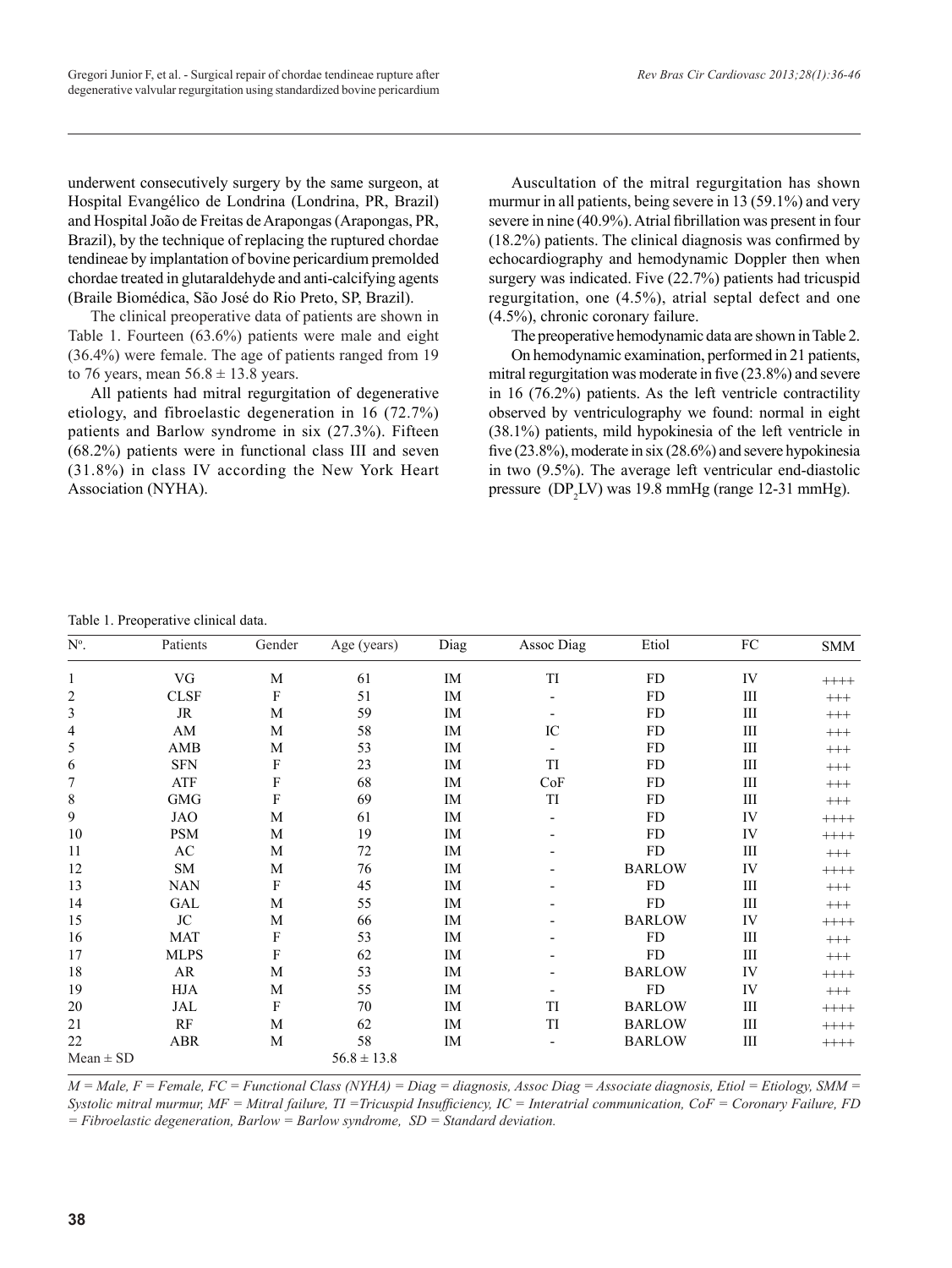| No.  | Patients    | Gender                    | Cat date | Surg Date | LV Cont   | <b>MR</b> | ED,LVP          |
|------|-------------|---------------------------|----------|-----------|-----------|-----------|-----------------|
|      | VG          | M                         | 15/05/06 | 31/05/06  | Sev Hipo  | Import    | 30              |
| 2    | <b>CLSF</b> | F                         | 04/08/06 | 29/08/06  | Normal    | Import    | 18              |
| 3    | <b>JR</b>   | M                         | 06/06/06 | 20/09/06  | Normal    | Import    | 31              |
| 4    | AM          | M                         | 26/09/06 | 09/10/06  | Normal    | Mod       | 15              |
| 5    | AMB         | M                         | 17/04/06 | 16/10/06  | Disc Hypo | Mod       | 16              |
| 6    | <b>SFN</b>  | F                         |          | 14/11/06  |           |           |                 |
|      | ATF         | F                         | 08/11/06 | 04/12/06  | Normal    | Import    | 25              |
| 8    | <b>GMG</b>  | F                         | 03/05/06 | 06/12/06  | Normal    | Import    | 20              |
| 9    | <b>JAO</b>  | M                         | 22/12/06 | 29/01/07  | Mod Hypo  | Import    | 16              |
| 10   | <b>PSM</b>  | M                         | 12/01/07 | 12/02/07  | Mod Hypo  | Import    | 28              |
| 11   | AC          | M                         | 14/02/07 | 27/02/07  | Disc Hypo | Import    | 20              |
| 12   | <b>SM</b>   | M                         | 21/05/07 | 30/05/08  | Disc Hypo | Import    | 15              |
| 13   | <b>NAN</b>  | F                         | 02/08/08 | 19/08/08  | Disc Hypo | Mod       | 14              |
| 14   | <b>GAL</b>  | M                         | 28/11/08 | 15/12/08  | Mod Hypo  | Import    | 24              |
| 15   | JC          | M                         | 13/07/09 | 19/08/09  | Normal    | Import    | 15              |
| 16   | <b>MAT</b>  | F                         | 10/09/09 | 17/09/09  | Disc Hypo | Import    | 12              |
| 17   | <b>MLPS</b> | $\boldsymbol{\mathrm{F}}$ | 08/10/09 | 31/03/10  | Normal    | Import    | 24              |
| 18   | AR          | M                         | 12/03/10 | 20/05/10  | Mod Hypo  | Mod       | 12              |
| 19   | <b>HJA</b>  | M                         | 28/09/10 | 06/10/10  | Mod Hypo  | Import    | 15              |
| 20   | JAL         | F                         | 20/10/10 | 03/11/10  | Mod Hypo  | Import    | 22              |
| 21   | RF          | M                         | 05/01/11 | 16/03/11  | Sev Hipo  | Import    | 23              |
| 22   | <b>ABR</b>  | M                         | 28/02/12 | 05/03/12  | Normal    | Mod       | 21              |
| Mean |             |                           |          |           |           |           | 19.8 [12 to 31] |

Table 2. Preoperative hemodynamic data.

*Disc Hypo = Discrete Hypokinesia, Mod Hypo = Moderate Hypokinesia, Sev Hypo = Severe Hypokinesia, Cat date = Date of catheterization,*  Surg Date = Date of Surgery, LV Cont = Left ventricular contractility, MR = Mitral regurgitation, ED<sub>2</sub>LVP = End-diastolic left ventricular *pressure*

In all patients, two changes were always present, ruptured chordae and dilatation of the mitral valve annulus. In 13 (59.1%) patients, chord rupture was on the anterior leaflet of the mitral valve, in eight (36.4%), in the posterior leaflet and in one (4.5%) in both leaflets.

# **Prosthesis**

The bovine pericardium premolded chordae were performed in monoblock (Braile Biomédica, São José do Rio Preto, SP, Brazil), trapezoid-shaped, with enhanced bovine pericardium or Dacron in their upper and lower beams. The chordae are premolded in number from five to seven, with lengths ranging from 20 to 35 mm. Its width is 2 mm and are distant from each other by 3 mm. The standardization of the chordae was confirmed by the use of steel meters corresponding to the size of the prostheses. The pericardium was treated with 0.5% glutaraldehyde, subjected to anti-calcification treatment with glutamic acid and preserved in 4% formaldehyde solution. Strength and durability tests showed levels of rupture of about 15 kg/cm2 [11].

The prostheses implanted were in numbers 35, 30, 25 and 20 in one (4.5%), 12 (54.5%), seven (31.8%) and two (9.1%) patients, respectively. The size of the graft was determined based on the distance from the top of the papillary muscle to the free edge of the leaflet in its original position, not prolapsed. Thirteen (59.1%) patients received prostheses to the anterior leaflet, eight (36.4%) to the posterior leaflet and one (4.5%) for both. The implant prosthesis begins with setting the lower part of the trapezoid at the top of the papillary muscle associated with the chordae using a U-section 5-0 polypropylene, anchored in a Dacron pad. In sequence, the larger beam of the trapezoid will be sutured on the free edge of the compromised mitral leaflet with interrupted sutures using 5-0 polypropylene. The prosthesis with five to seven chordae in their original form can be reduced up to two chordae if necessary. It can also have its upper stem (larger) divided, and thus can be both tops sutured to the anterior and posterior leaflets while correcting occasional prolapse of two leaflets.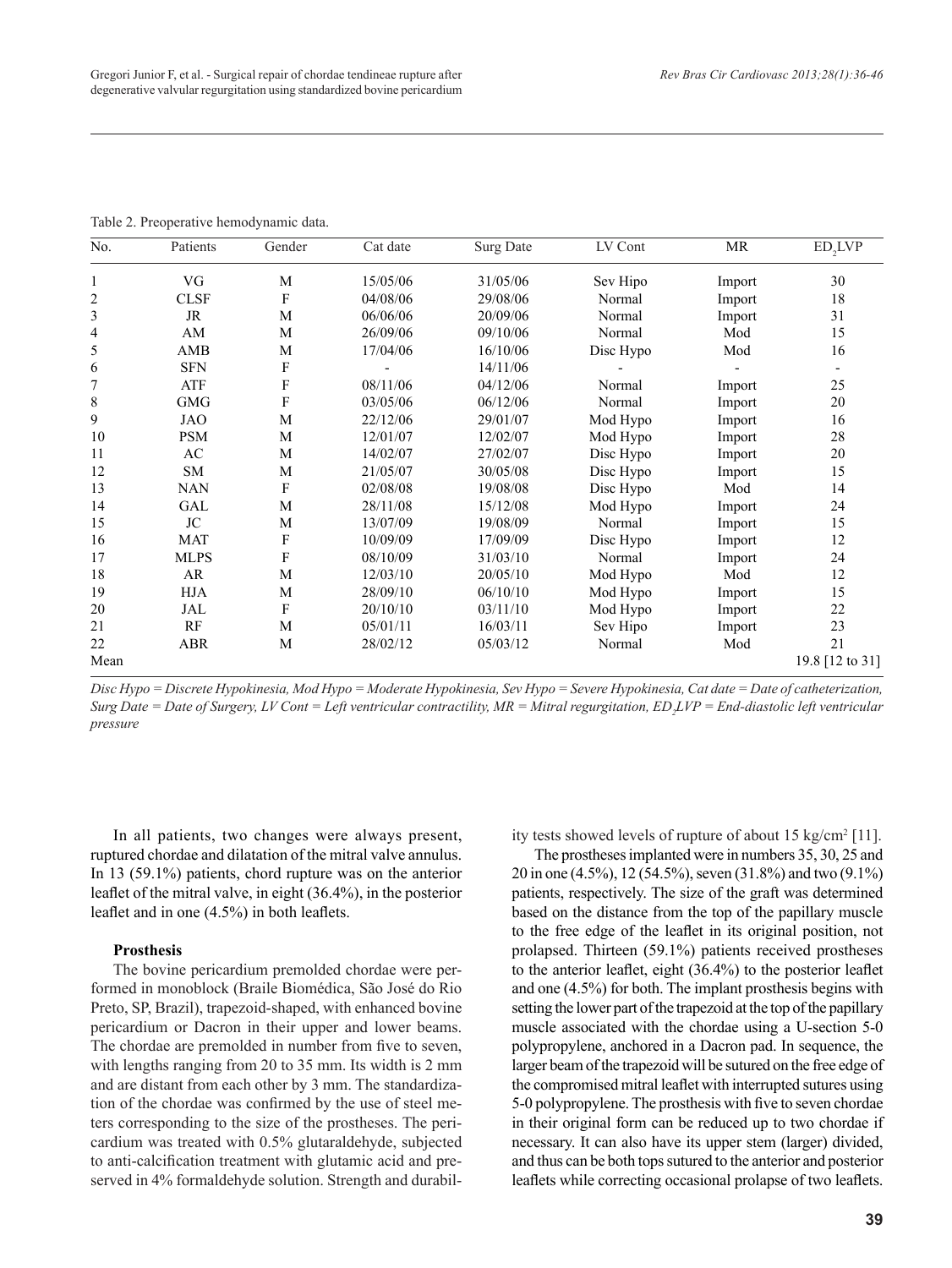### **Associated repair techniques (Table 3)**

Annuloplasty - The dilatation of the mitral annulus, present in all cases, was corrected with the use of Gregori-Braile® prosthetic ring [12]. In association, in two (91%) cases, was performed plicature of the mitral annulus near the posteromedial commissure using technique by Wooler et al. [13]. This is a hemi-ellipse prosthesis industrialized and commercially available (Braile Biomédica, São José do Rio Preto, SP, Brazil). Its shape resembles the Carpentier ring without the anterior segment, and presents a modification in its right half. This is a correction of the ring curve. Thus, the prosthesis is hemi-ellipse-shaped, and the right curvature is rectified. The material used is 316 stainless steel, medical grade coated with a layer of silicone rubber, and finally by Dacron. It presents in various sizes, according to various dimensions of the mitral annulus. Choosing the ideal ring was based solely on the distance between the fibrous trigones, which generally correspond to the projections of the commissures in mitral annulus of the patient, regardless of the anteroposterior diameter.

The fixation of the prosthesis in the mitral annulus was performed usingh U-section 2-0 polyester thread in the mitral annulus 1-2 mm apart and then on the outside of the prosthetic ring. The two thresholds which correspond to the ends of the prosthesis are applied to the mitral annulus, at the height of the commissures of the projection, so that after the fixation of the prosthesis, the posterior leaflets moves to the anterior, and what is important, the posteromedial portion moves more sharply in the anterior-lateral directon, thus correcting existing dilation. In two (9.1%) patients, annuloplasty was performed according Wooler et al. [13] to correct the excessive dilation of the posterior annulus of the mitral valve near the posteromedial commissure.

### Table 3. Surgical data.

| No.  | Patients    | Surg Date | Annulus         | Techniques                             | Chordae No. | <b>CBT</b> | <b>TMA</b> |
|------|-------------|-----------|-----------------|----------------------------------------|-------------|------------|------------|
|      | VG          | 05/31/06  | Ring            | DeVega                                 | A30         | 94         | 41         |
| 2    | <b>CLSF</b> | 08/29/06  | Ring            | SHORT GREGORI CHORDAE                  | A20         | 98         | 63         |
| 3    | JR          | 09/20/06  | Ring            | RES. CALCIF SHORT. CHORDAE FRATER/CARP | A30         | 98         | 66         |
| 4    | AM          | 10/09/06  | Ring            | SHORT. CHORDAE CARP/IAC CLOS           | P 30        | 92         | 52         |
| 5    | AMB         | 10/26/06  | <b>Ring</b>     | MERENDINO + RES. ANT LEAF              | P 30        | 117        | 62         |
| 6    | <b>SFN</b>  | 11/14/06  | Ring            | <b>SHORT. CHORDAE FRATER</b>           | P 20        | 90         | 27         |
| 7    | ATF         | 12/04/06  | Ring            | <b>MERENDINO + MMDA</b>                | P 30        | 87         | 48         |
| 8    | <b>GMG</b>  | 12/06/06  | Ring            | SHORT. CHORDAE CARP+DeVega             | P 30        | 75         | 26         |
| 9    | <b>JAO</b>  | 01/29/07  | Ring            | MERENDINO + SHORT GREGORI CHORDAE      | A30         | 100        | 58         |
| 10   | <b>PSM</b>  | 02/12/07  | Ring            | <b>MERENDINO</b>                       | P 35        | 81         | 44         |
| 11   | AC          | 02/27/07  | Ring            | <b>ENL POST LEAF</b>                   | A 25        | 182        | 123        |
| 12   | SM          | 05/30/08  | Ring            |                                        | $A+P30$     | 120        | 61         |
| 13   | <b>NAN</b>  | 08/19/08  | Ring            | <b>SHORT. CHORDAE FRATER</b>           | A 25        | 71         | 37         |
| 14   | GAL         | 12/15/08  | Ring            |                                        | A30         | 99         | 52         |
| 15   | JC          | 08/19/09  | Ring            |                                        | P 25        | 97         | 57         |
| 16   | <b>MAT</b>  | 09/17/09  | Ring            |                                        | A 25        | 67         | 22         |
| 17   | <b>MLPS</b> | 03/31/10  | Ring            |                                        | A 25        | 82         | 42         |
| 18   | AR          | 05/20/10  | Ring            | <b>MERENDINO</b>                       | P 30        | 100        | 41         |
| 19   | <b>HJA</b>  | 10/06/10  | Ring            |                                        | A 25        | 85         | 34         |
| 20   | JAL         | 11/03/10  | Ring+WOOLER     | DeVega                                 | A30         | 86         | 51         |
| 21   | RF          | 0316/11   | <b>Ring</b>     | MERENDINO SHORT. CHORDAE CARP+DeVega   | A 25        | 121        | 59         |
| 22   | ABR         | 03/05/12  | $Ring + WOOLER$ | <b>MERENDINO</b>                       | A30         | 151        | 79         |
| Mean |             |           |                 |                                        |             | 100        | 52         |

*Surg Date = Date of surgery, Annulus = Type of annuloplasty, CBT = Cardiopulmonary bypass time, TMA = Time of myocardial anoxia, Short = Shortenings, RES = Resection, Calcif = Calcification, Carp = Carpentier, AntLeaf = Anterior leaflet, Post leaf = Posterior leaflet, MMDA = Mammary/anterior descending coronary artery, Enl post leaf = Enlargement of posterior leaflet, A = Anterior, P = Posterior, IAC Clos = Interatrial communication closure.*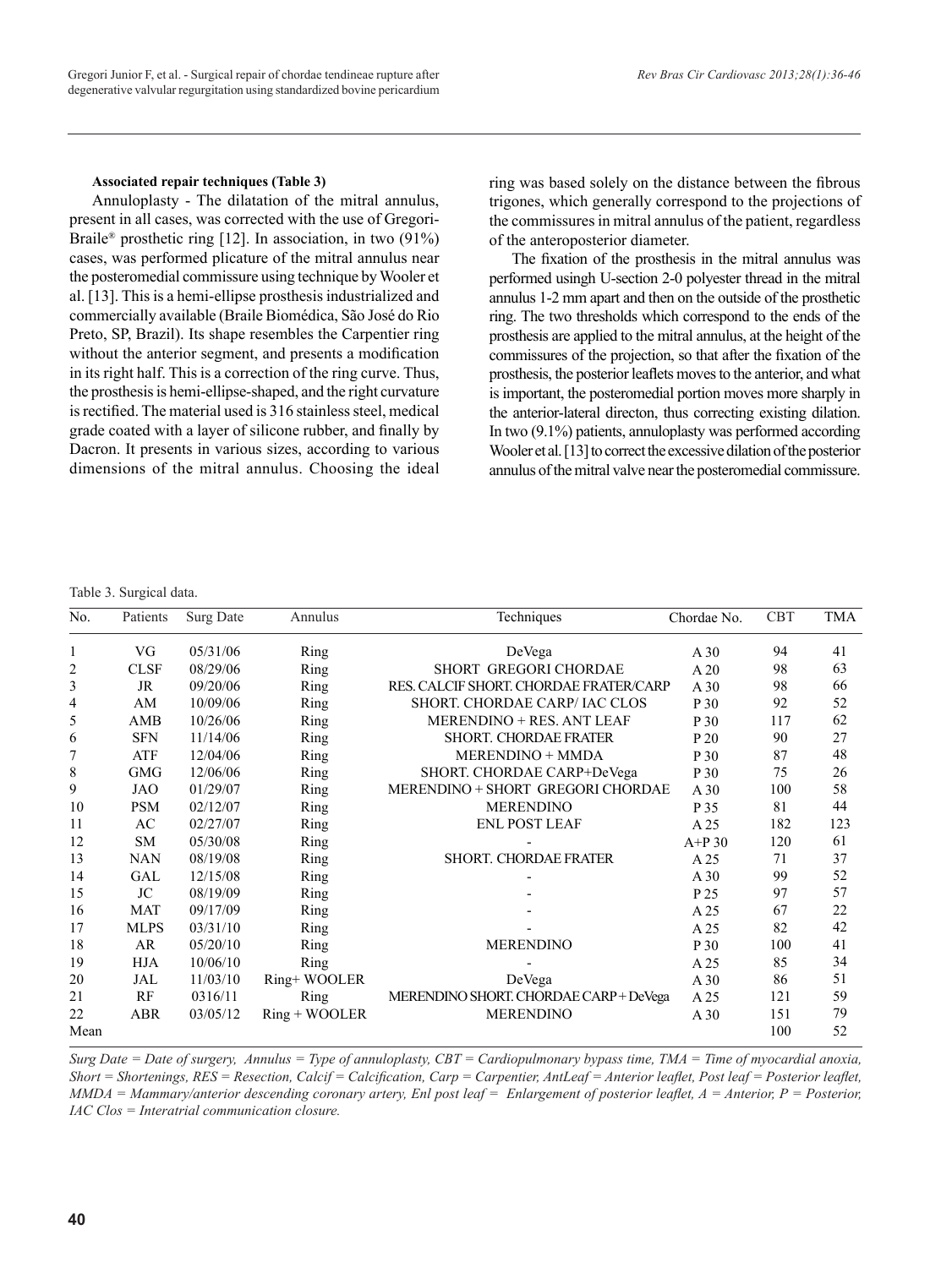Chordal shortening - The chordal shortening was performed in eight (36.4%) patients. In two (9.1%) of these patients, chordal shortening was performed according to Carpentier et al. [14] with longitudinal incision of the papillary muscle and burial intrapapillar stretched chord. In two (9.1%) patients was used the method described by shortening according Gregori Jr. et al. [15]. We performed a small incision in the anterior leaflet near the elongated cords beam being pulled through the incision and then fixed to the surface of the anterior leaflet. In four (18.2%) patients, we used the technique by Frater et al. [7], or that is, fixing the elongated chordae on the inner face of the anterior leaflet. Minor shortenings are achieved with this technique. Eventually, we use the three methods described for the shortening of elongated chordae in the same patient.

Leaflet resection - In eight (36.4%) patients, we performed resections of leaflets, being quadrangular in the posterior leaflet [2] in seven patients and triangular in anterior leaflet in one [1]. We avoid this last procedure in the anterior leaflet because it could lead to mitral stenosis by decreasing leaflet mobility. After quadrangular resection of the posterior leaflet and posterior leaflet prolapse correction, the two edges of the leaflet were approximated and sutured using 5-0 polypropylene sutures.

Leaflet enlargement - In one (4.5%) patient, we expanded the posterior leaflet of the mitral valve using a bovine pericardial patch to thereby facilitate better coaptation of the posterior leaflet to the anterior.

# **Other Associated Surgical Techniques**

Four (18.2%) patients with functional tricuspid insufficiency underwent annuloplasty according to the technique described by DeVega [16], which consists in encircling the tricuspid annulus to flee the area corresponding to the passage of the conduction beam near the atrioventricular node. One (4.5%) patient had their interatrial communication closed and another (4.5%) underwent myocardial revascularization with internal thoracic artery to the anterior interventricular branch of the left coronary artery.

# **Postoperative Clinical Evaluation**

Hospital and late mortality, the rate of reoperation due to failure of reconstructive surgery, and the postoperative morbidity were observed. The surviving patients (17) were clinically assessed at a median time after surgery of 47 months (range 4-70 months). As preoperatively, patients were classified according to the clinical status according to the NYHA classification of symptoms. On physical examination, during this same period, the auscultation of the mitral valve was assessed for the presence of murmurs.

## **EchoDopplercardiographic assessment**

Seventeen patients underwent Doppler echocardiography to assess left ventricular function, left atrial diameter, mitral valve area, mean gradient, end-diastolic left ventricular volume and the degree of valvular regurgitation. The classification of Doppler echocardiographic mitral regurgitation was based on the extent and magnitude of the regurgitant jet in the left ventricular systole. We assessed the following indices: ejection fraction (EF) of the left ventricle, left atrium diameter (LA), mitral valve area (MVA), mitral mean gradient (GTVM) and left ventricular end-diastolic volume (LVEDV). The mean postoperative assessment of the 17 surviving patients was 47 months (range 4-70 months).

# **Statistical Analysis**

Actuarial survival curve free of death and actuarial survival free of reoperation were obtained for total (22) of patients and for the 21 patients who were discharged from hospital and outpatients [17].

# RESULTS

The postoperative clinical data are presented in Table 4. There was one death in the immediate postoperative period (4.5%) in low cardiac output syndrome in 70-yearold patients, diagnosed with mitral and associated tricuspid insufficiency and carrier of Barlow syndrome. The mitral annuloplasty ring consisted of using Gregori-Braile ring and tricuspid annuloplasty was performed using DeVega technique [6].

There were no thromboembolic events or hemolysis postoperatively. Four patients who had atrial fibrillation preoperatively continued with arrhythmia in the postoperative period. Two (9.1%) patients required reoperation at 35 and 46 months for mitral valve replacement, the latter died in low cardiac output syndrome in the first hours after arriving at the Intensive Care Unit. In both patients, the chordae shortening technique was associated and in none of them the bovine pericardium chordae were compromised implanted in the posterior leaflet. There was evolution of fibroelastic degeneration, especially involving the anterior leaflet of the mitral valve that received no artificial chordae.

Two patients died, one month and 12 months postoperatively, suddenly, being previously in functional class I, one without mitral regurgitation and one with slight reflux at Doppler echocardiography. In the first patient, ventricular fibrillation on mobile ICU's electrocardiogram was recorded. These patients had severe left ventricular dyskinesia on preoperative cineventriculography, and high left ventricular end-diastolic pressure. The total number of later deaths was 3 (13.6%) patients, if added these two deaths to those of reoperation after valve replacement. Eighteen (81.8%) patients are alive and 17 (77.3%) are alive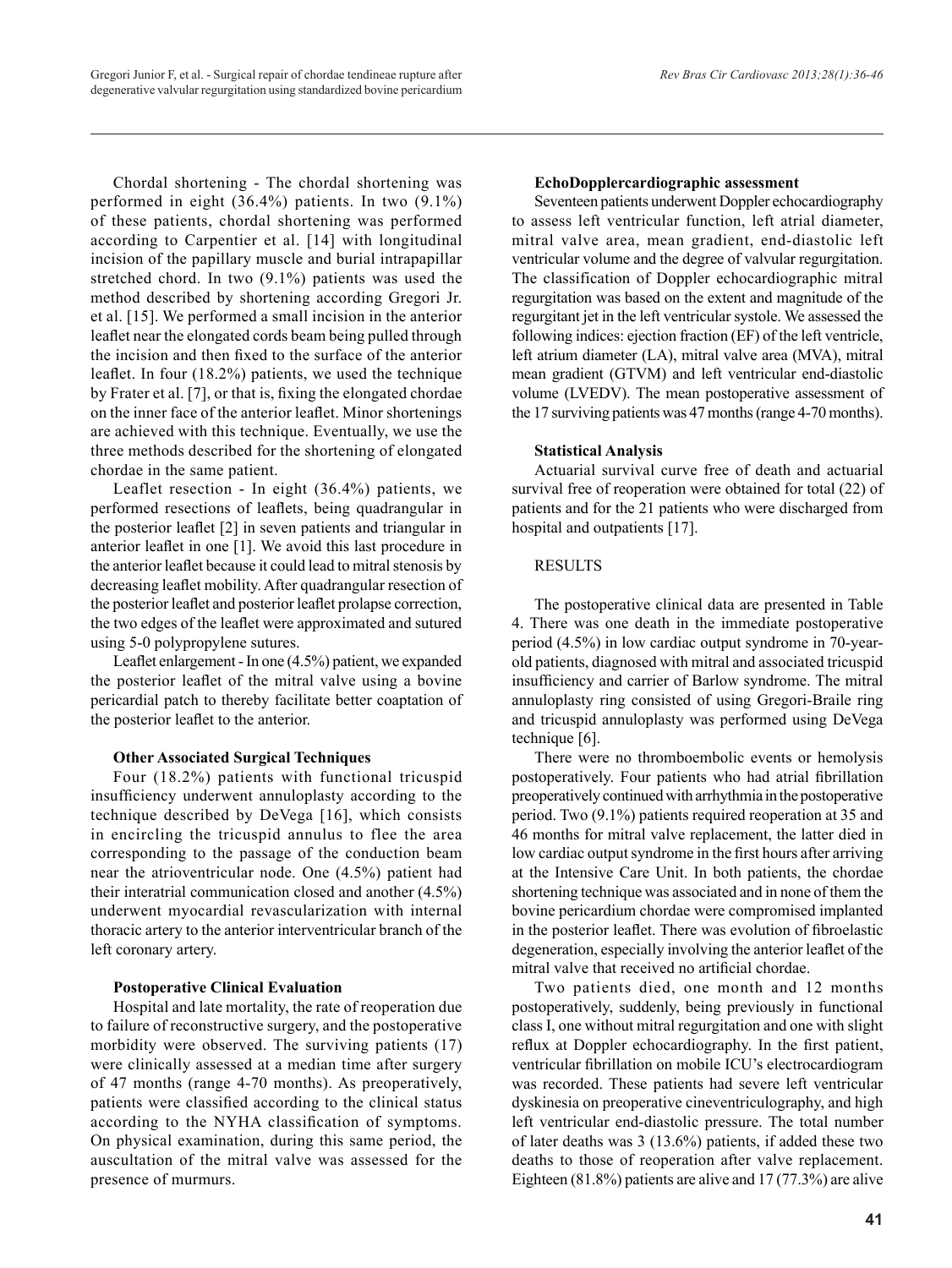with native valves. Sixteen (94.1%) of 17 surviving patients are in functional class I and one (5.9%) in functional class II (NYHA). Fifteen (88.2%) patients had no murmurs in the mitral valve, and two (11.8%), there was presence of slight systolic murmur, one (5.9%) of them associated with a diastolic murmur at the apex. Actuarial survival free of death of 22 patients from cardiovascular causes demonstrated survival probability at 70 months of  $78.3 \pm 10.1\%$  (Figure 1).

Table 4. Postoperative clinical data.

| No. | Patients    | Gender | Age (years) | Surg Date | Evol Date | Evol                     | ${\rm FC}$   | <b>SMM</b> | <b>DMM</b> |
|-----|-------------|--------|-------------|-----------|-----------|--------------------------|--------------|------------|------------|
|     | VG          | M      | 61          | 05/31/06  | 12 M      | <b>LAT SUDDEN DEATH</b>  |              |            |            |
| 2   | <b>CLSF</b> | F      | 51          | 08/29/06  | 06/16/12  | GOOD                     |              | $\theta$   |            |
| 3   | JR          | M      | 59          | 09/20/06  | 05/15/12  | GOOD                     |              | $\Omega$   |            |
| 4   | AM          | M      | 58          | 10/09/06  | 07/18/12  | GOOD                     |              |            |            |
| 5   | AMB         | M      | 53          | 10/16/06  | 06/19/12  | GOOD                     |              |            |            |
| 6   | <b>SFN</b>  | F      | 23          | 11/14/06  | 10/22/09  | <b>MVR REOP</b>          |              |            |            |
|     | ATF         | F      | 68          | 12/04/06  | 04/20/12  | GOOD                     |              |            |            |
| 8   | <b>GMG</b>  | F      | 69          | 12/06/06  | 08/05/10  | <b>LAT DEAT TVM REOP</b> |              |            |            |
| 9   | <b>JAO</b>  | M      | 61          | 01/29/07  | 06/11/12  | GOOD                     |              | $\Omega$   |            |
| 10  | <b>PSM</b>  | M      | 19          | 02/12/07  | 06/11/12  | GOOD                     | $\mathbf{I}$ |            |            |
| 11  | AC          | M      | 72          | 02/27/07  | 07/20/12  | GOOD                     |              | $^{+}$     |            |
| 12  | <b>SM</b>   | M      | 76          | 05/30/08  | 07/20/12  | GOOD                     |              | $\Omega$   |            |
| 13  | <b>NAN</b>  | F      | 45          | 08/19/08  | 06/12/12  | GOOD                     |              |            |            |
| 14  | GAL         | M      | 55          | 12/15/08  | 03/13/12  | GOOD                     |              |            |            |
| 15  | JC          | M      | 66          | 08/19/09  | 07/05/12  | GOOD                     |              |            |            |
| 16  | <b>MAT</b>  | F      | 53          | 09/17/09  | 01/03/12  | GOOD                     |              |            |            |
| 17  | <b>MLPS</b> | F      | 62          | 03/31/10  | 06/04/12  | GOOD                     |              |            |            |
| 18  | AR          | M      | 53          | 05/20/10  | 06/15/12  | GOOD                     |              | 0          |            |
| 19  | <b>HJA</b>  | M      | 55          | 10/06/10  | 07/11/12  | GOOD                     |              | $\Omega$   |            |
| 20  | JAL         | F      | 70          | 11/03/10  |           | <b>IMMED DEATH LOS</b>   |              |            |            |
| 21  | RF          | M      | 62          | 03/16/11  | 1 M       | <b>LAT DEAT VF</b>       |              |            |            |
| 22  | <b>ABR</b>  | M      | 58          | 03/05/12  | 07/04/12  | GOOD                     |              | 0          | 0          |

*Evol = Evolution, Evol Date = Date of Evolution, FC = Functional Class, = SMM = Systolic mitral murmur, DMM = Diastolic mitral murmur, M = Male, F = Female, Lat Death = Late Deat, Immed Deat = Immediate Death, Reop = Reoperation, MVR = Mitral Valve Replacement, VF = Ventricular Fibrillation, LOS = Low output syndrome.*



*Fig. 1 - Actuarial survival curve of the patients (22). It is observed that 78.3*  $\pm$  10.1% of the patients are still alive after 70 months *of follow-up*



*Fig. 2 - Actuarial survival curve of patients who were discharged from hospital and were followed-up as outpatients (21). It is observed that 82.0 ± 9.8% are alive at 70 months postoperatively*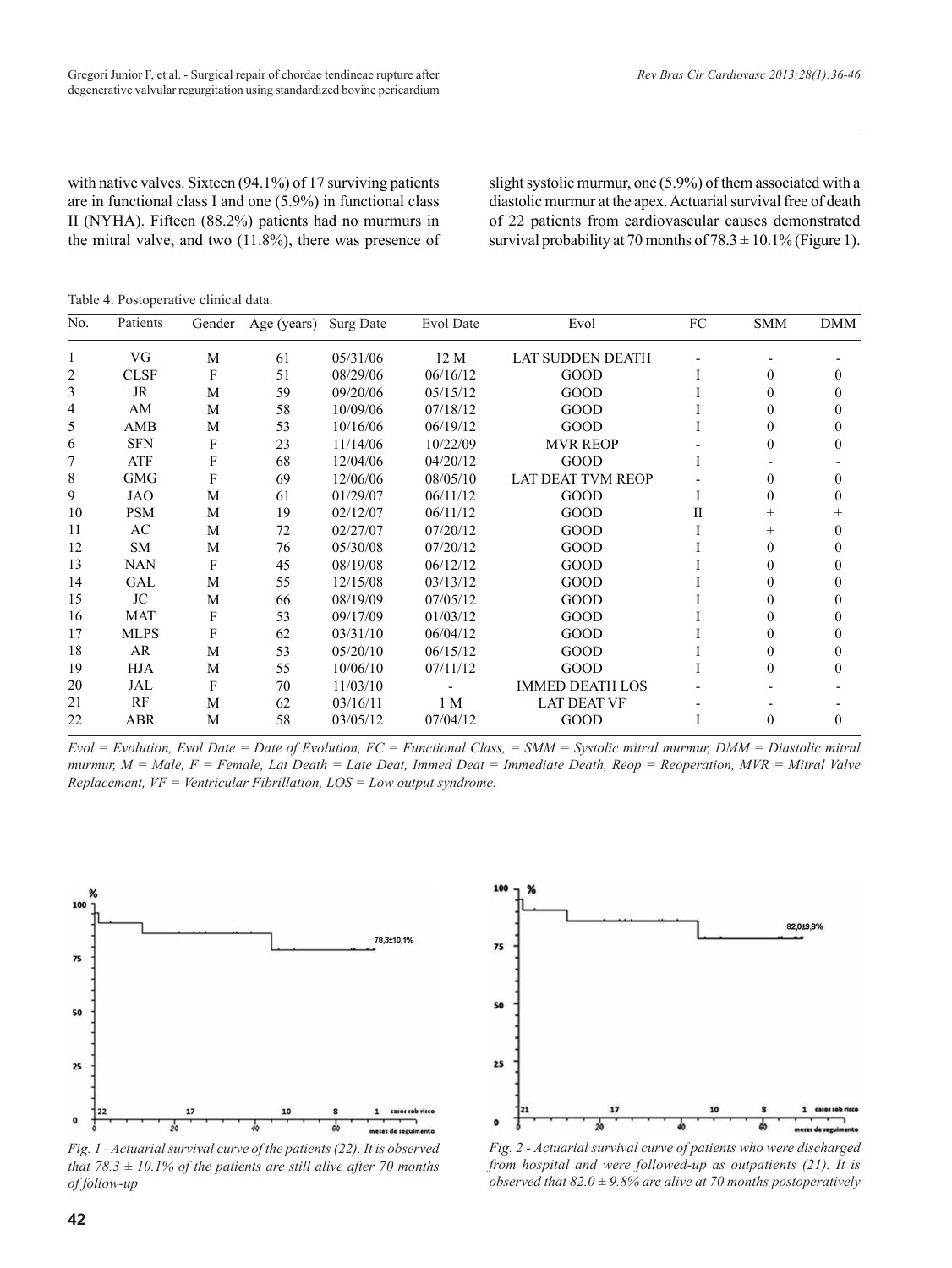The actuarial survival of patients who left the hospital and remain under outpatient treatment (21) demonstrated survival probability at 70 months of  $82.0 \pm 9.8\%$  (Figure 2).

The Doppler echocardiographic assessment was performed in the 17 surviving patients, between the months of January and July 2012, with a mean postoperative followup of 47 months (range 4-70 months). Left ventricular function measured by EF showed a mean of 0.59 (range 0.27 to 0.76). The average diameter of the left atrium was 4.5 cm (ranging from 3.0 to 6.9 cm). The mean MVS assessed was 2.9 cm2 (range 1.6 to 4.5 cm2 ), and satisfactory in all except



*Fig. 3 - Actuarial survival curve of the surgical method, or that is, the implanted prosthesis in the mitral valve (22 patients). It is observed that 83.9*  $\pm$  *10.4% of the prostheses are free from dysfunction at 70 months postoperatively*



*Fig. 4 - Actuarial curve free of reoperation for 21 patients who were discharged and were followed-up as outpatients at 70 months postoperatively (83.9 ± 10.4%)*

one (1.6 cm2 ) patient. The mean GTVM was 3.3 mmHg (range 1-9 mmHg), with negligible values in all patients except one. The average LVFDV was 141 ml (range 83-247 ml), which is normal in 12 (70.5%).

The analysis of valve competence showed no mitral regurgitation in 11 (64.7%) of the 17 surviving patients assessed, slight regurgitation in five (29.4%) and mild/ moderate in one (5.9%). Therefore, satisfactory competence of the mitral valve was observed in 94.1% of cases. Mild tricuspid regurgitation was observed in four (23.5%) patients and mild regurgitation of the aortic valve in four (23.5%). The actuarial reoperation-free after implantation of standardized bovine pericardium chordae treated with glutaraldehyde and non-calcifying agent for replacement of ruptured chordae tendineae of the mitral valve was at 70 months postoperatively,  $83.9 \pm 10.4\%$  (Figure 3).

The actuarial reoperation-free for the 21 patients who were discharged and followed as outpatients at 70 months postoperatively showed rate of  $83.9 \pm 10.4\%$  (Figure 4).

# DISCUSSION

Several techniques have been described over the years aiming at mitral valve reconstruction. Therefore, a thorough knowledge of anatomical pathology is necessary. The mitral valve is composed by an incomplete fibrous ring that goes from the right fibrous trigone to the left fibrous trigone - its anterior portion is occupied by the ring of the aortic valve and it was previously thought that it did not dilate until Hueb et al. [18] showed pathological changes of this portion of the mitral valve in hearts with ischemic and degenerative disease. Anyway, changing that part or not, the annular dilatation should be corrected - and this is the last step of the reconstruction, restoring the original shape of the ring which is of a vat, culminating with a perfect approximation of the anterior and posterior leaflets and commissures.

There are six valves composing the mitral valve, one anterior and three posterior (posterolateral, posteromedial and posterior itself), besides the two commissures containing leaflets and chordae attached to the papillary muscles and/or the free wall the left ventricle. During left ventricular systole, the mitral valve contracts, similarly to a sphincter - takes the form of a kidney while relieving the outflow of the left ventricle. In the dilated left ventricle (either in volume overload or cardiomyopathy), the ring expands subsequently acquiring the ovoid form, but more intensely at right next to the posteromedial commissure.

Hence the reason we have used the ring developed by us [12] that with the shape of a hemi-ellipse approximates the posterior leaflets to the anterior leaflet, and because it has correction on its right side, approximates this part of the mitral annulus, more often dilated. Even being open, in its anterior portion, the upper ends of the prosthesis, fixed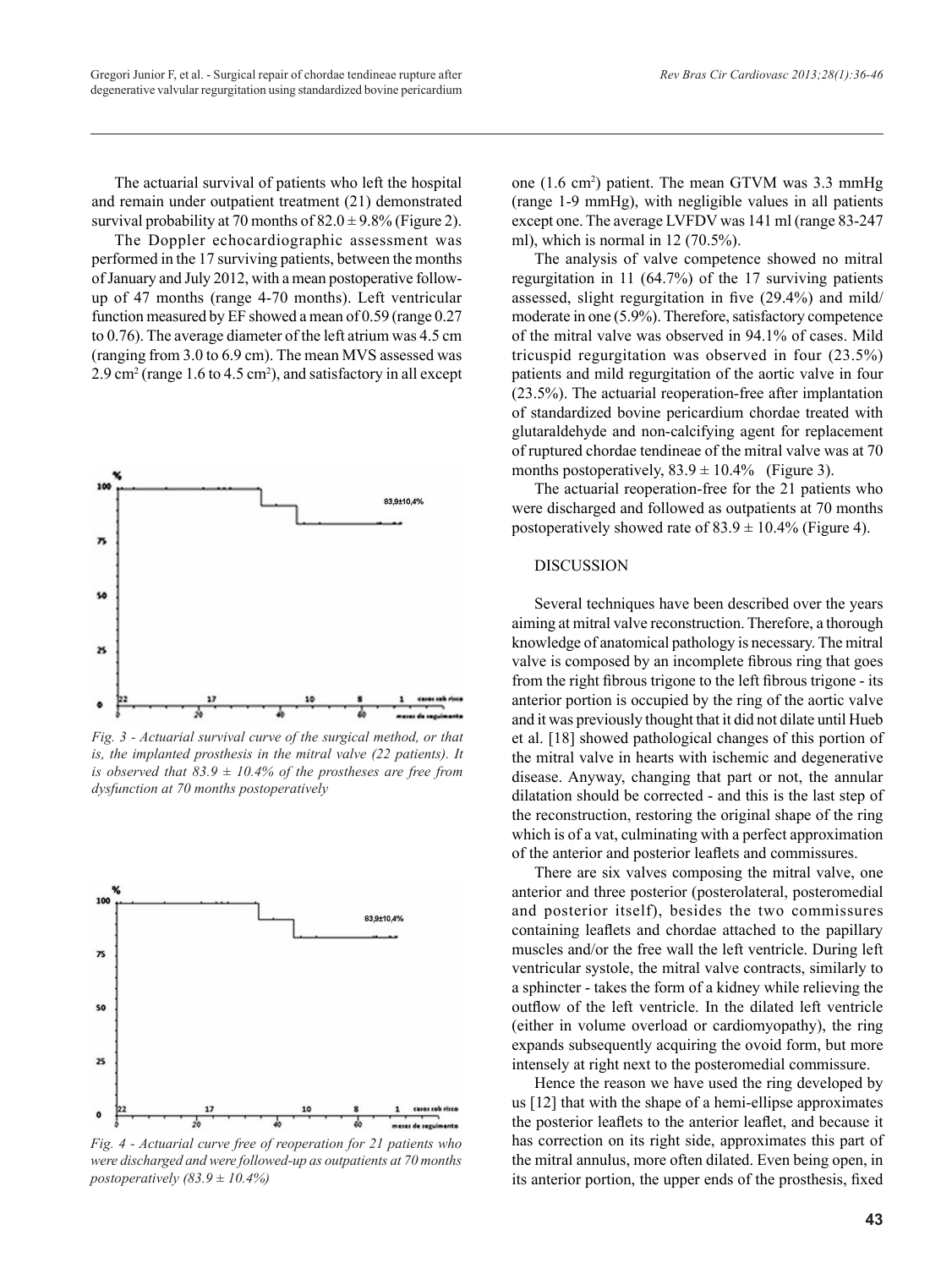along the trigone, prevent annular dilatation on that site, occupied by the fibrous ring of the aortic valve. Stretching and rupture of chordae are the most common complications in degenerative mitral valve. Changes in the leaflets also occurs, with sagging and proliferation of connective tissue and may be exaggerated, as in Barlow syndrome (six patients in this study), much harder to be treated than in fibroelastic degeneration, when there is plenty of tissue.

Faced with cases of chordae rupture, surgeons commonly have different behavior if it is located in the anterior leaflet of the mitral valve. The chordae rupture of the anterior leaflet is a major challenge, since in these cases the valve failure is usually significant. The anterior leaflet has basically function of excursion and the posterior leaflets have function of containing and support to the anterior leaflet. Valve prolapse by chordae rupture are easier to be treated when present in the posterior leaflet.

The repair by Merendino et al. [2], have been used successfully for a long time, often solving the problem often in such cases. Contrary to what the literature shows, in our cases, correction of chordae rupture of the anterior leaflet was more frequent than in the posterior leaflet. The surgical technique to be used depends on the level of commitment and the location of the damaged chordae. There are several procedures that can be adopted in chordal rupture. Transfering chordae from the posterior leaflet to the anterior leaflet of the mitral valve proposed by Carpentier et al. [4] has been used, including in our department.

Constructing a neocord through the removal of a flap of the anterior leaflet of the mitral valve when lowered on top of the papillary muscle, replacing ruptured chordae tendineae is an alternative technique [5], but its use is restricted to patients with the anterior leaflet well developed, which does not occur in rheumatic, ischemic or even in endocarditis diseases. It is therefore almost exclusively of degenerative disease. Partial transfer of the tricuspid valve (posterior leaflet in most cases) to the mitral valve, providing chordae to the anterior leaflet, was proposed by Gregori et al. in 1992 [6], with very satisfactory results.

These techniques require handling of leaflets and chordae with normal anatomy and, in general, are feared by surgeons that initiate in reconstructive surgery of the mitral valve. Synthetic and biological materials have been used for the replacement of chordae. The PTFE threads, proposed by David et al. [8] have been shown to be more frequently used in the world. A recent study using PTFE showed excellent results at five and 10 years postoperatively, with no reoperation in 93.3% and 81.7%, respectively [19]. However, the use of these techniques requires enormous degree of subjectivity, requiring a high degree of individual skill. Dang et al. [20] described a simplified method for using PTFE, slightly easing its implementation.

With biological materials, Frater et al. [7] were the first

to employ the bovine pericardium for chordal replacement with satisfactory initial results. Their study was interrupted due to fear of calcification over the years. However, in their original study, two groups of patients undergoing implant of PTFE and bovine pericardium chordae were compared. It should be emphasized that a pericardial measured 4 mm wide, with not being premolded chordae, nor standardized by instruments (meters). In addition, follow-up time was longer in the group which used bovine pericardium than in the group that used PTFE.

Even so, there was no significant difference in long-term evolution of the two groups, nor calcification of bovine pericardium implanted. Calcification is really a problem and should be matter of concern. Many efforts have been made to improve the durability of the bovine pericardium with the introduction of new chemical reagents as used in our case, the glutamic acid. It has been very frequent the use of bovine pericardium in cardiovascular surgery. Its use is common in the manufacture of prostheses, in orifice occlusions in congenital heart defects, reconstructions of the ventricular outflow tract, in ventricular repair after repair of left ventricular aneurysms, among other procedures. In mitral valve surgery, the pericardium has been used as a rope to maintain the tension between the top of the papillary muscles and the mitral valve in valve replacement, with significant improvement in ventricular function [21].

The use of standardized bovine pericardium prosthesis makes the procedure easier and therefore fast, objective and reproducible. Laboratory tests of the artificial chordae showed a rupture level in 15 kg/cm<sup>2</sup>. It must be remembered that in a patient with high blood pressure of 140 mmHg in systole of his left ventricle, the tension to which the chordae are subjected is approximately  $0.5 \text{ kg/cm}^2$ , therefore thirty times smaller. The chordae implantation technique is similar to that described by us in case of partial transfer of the tricuspid valve (posterior leaflet, usually) to the mitral valve [6]. In this study, in all patients was performed annuloplasty using rigid open Gregori-Braile ring [12], preceeded in both cases, of Wooler annuloplasty [13], along the posteromedial commissure. Clinical improvement was observed in surviving patients, both with respect to functional class (16 of them in functional class I and one in functional class II) and the excellent auscultation of mitral valve (15 with no murmurs and two with discrete systolic murmur in the mitral focus, one of them associated with a diastolic murmur at the apex).

Aiming standardization of laboratory data, we assessed hemodynamically patients preoperatively, since echocardiograms were performed by different clinicians, which has not happened postoperatively. It is noted that, in the two patients with sudden death in the late postoperative period, the preoperative ventriculography showed severe left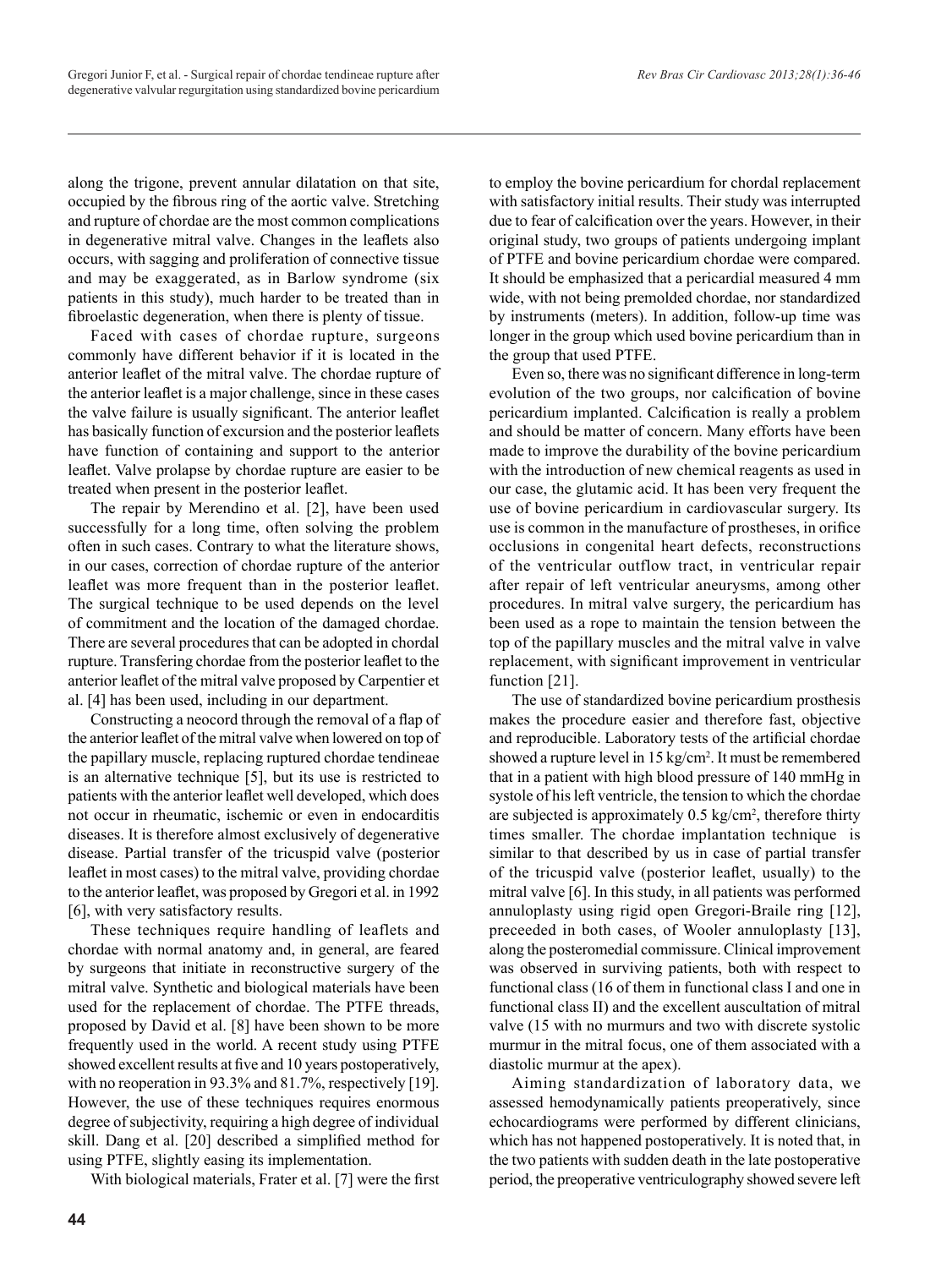ventricular hypokinesis, in addition to high left ventricular end diastolic pressure. The Doppler echocardiography has been the best method for postoperative assessment of mitral valve and, in the patients of this study, implantation of standard bovine pericardial chordae associated with open rigid annuloplasty and other techniques presented postoperative quite satisfactory. We attribute these results to a significantly greater coaptation line between the leaflets, since extensive resections are avoided.

The postoperative data of this prospective study confirmed the clinical findings observed. Except in one case, the mean transvalvular gradients were normal, in over 70% of cases, left ventricular end-diastolic volume was normal and the mitral valve area was satisfactory. Satisfactory results were also observed in the analysis of mitral valve competence in view of the absence of regurgitation or only mild mitral regurgitation in 16 of 17 patients. The benefit of the artificial chordae implantation is more evident in cases of ruptured chordae of the anterior leaflet, in which resection should be avoided because it may damage its main function, which is excursion. However, it is still interesting its application in the posterior leaflet. Falk et al. [22] corroborated this statement in a prospective randomized study comparing the use of PTFE chordae with resection of the posterior leaflet prolapse.

Thus, the good late results are technique-dependent. A prospective analysis of our cases is valid because the series is consecutive, the patients had mitral valve lesions of the same etiology (degenerative) and underwent surgery by the same surgeon. The actuarial survival curves free of death and reoperation showed probability of survival at 70 months postoperatively for more than 80%, confirming our previous publications [9,10]. Over 90% of the 17 surviving patients showed competent mitral valve postoperatively, and none showed signs of calcification of the implanted prosthesis. Furthermore, in no patient with events of death or reoperation was confirmed dysfunction of the bovine pericardium prosthesis preserved in glutaraldehyde for the replacement of ruptured chordae tendineae.

The early death in the first surgery and early death in a patient who had undergone surgery for mitral valve replacement were due to low cardiac output syndrome, with prostheses functioning normally. In the two patients who died suddenly in the late postoperative period, the most likely cause would have been ventricular fibrillation - documented in a mobile ICU. In the rupture of mitral valve chordae, patients have usually in severe cases, acute pulmonary edema. With good postoperative follow-up, with respect to the patient who had undergone surgery for mitral valve replacement, during surgery was observed that the mitral valve showed severe degeneration of the anterior leaflet, being with good aspect the implant of bovine pericardium chordae in the posterior leaflet.

# **CONCLUSION**

Despite a follow-up not extensive, the outcomes obtained, both clinical and Doppler echocardiographic, allow us to affirm that clinical outcome after use of the technique of chordae replacement by premolded chordae of bovine pericardium preserved in glutaraldehyde are satisfactory in patients with impaired mitral degenerative etiology.

# REFERENCES

- 1. McGoon DC. Repair of mitral insufficiency due to ruptured chordae tendineae. J Thorac Cardiovasc Surg. 1960;39:357-62.
- 2. Merendino KA, Thomas GI, Jesseph JE, Herron PW, Winterscheid LC, Vetto RR. The open correction of rheumatic mitral regurgitation and/or stenosis; with special reference to regurgitation treated by posterormedial annuloplasty utilizing a pump-oxygenator. Ann Surg. 1959;150(1):5-22.
- 3. Pomerantzeff PAM, Brandão CMA, Rossi EG, Cardoso LF, Tarasoutchi F, Grimberg M, et al. Quadrangular resection without ring annuloplasty in mitral valve repair. Eur Cardiovasc Surg. 1997;2:271-3.
- 4. Carpentier A, Relland J, Deloche A, Fabiani JN, D'Allaines C, Blondeau P, et al. Conservative management of the prolapsed mitral valve. Ann Thorac Surg, 1978;26(4):294-302.
- 5. Gregori F Jr, Takeda R, Silva S, Façanha L, Meier MA. A new technique for mitral insufficiency caused by ruptured chordae of the anterior leaflet. J Thorac Cardiovasc Surg, 1988;96(5):765-8.
- 6. Gregori F Jr, Cordeiro C, Croti UA, Hayashi SS, Silva SS, Gregori TE. Partial tricuspid valve transfer for repair of mitral insufficiency due to ruptured chordae tendineae. Ann Thorac Surg, 1999;68(5):1686-91.
- 7. Frater RW, Gabbay S, Shore D, Factor S, Strom J. Reproducible replacement of elongated or ruptured mitral valve chordae. Ann Thorac Surg. 1983;35(1):14-28.
- 8. David TE, Bos J, Rakowski H. Mitral valve repair by replacement of chordae tendineae with polytetrafluorethylene sutures. J Thorac Cardiovasc Surg. 1991;101(3):495-501.
- 9. Leal JCF, Gregori Jr. F, Galina LE, Thevenard RS, Braile DM. Avaliação ecocardiográfica em pacientes submetidos à substituição de cordas tendíneas rotas. Rev Bras Cir Cardiovasc. 2007;22(2):184-91.